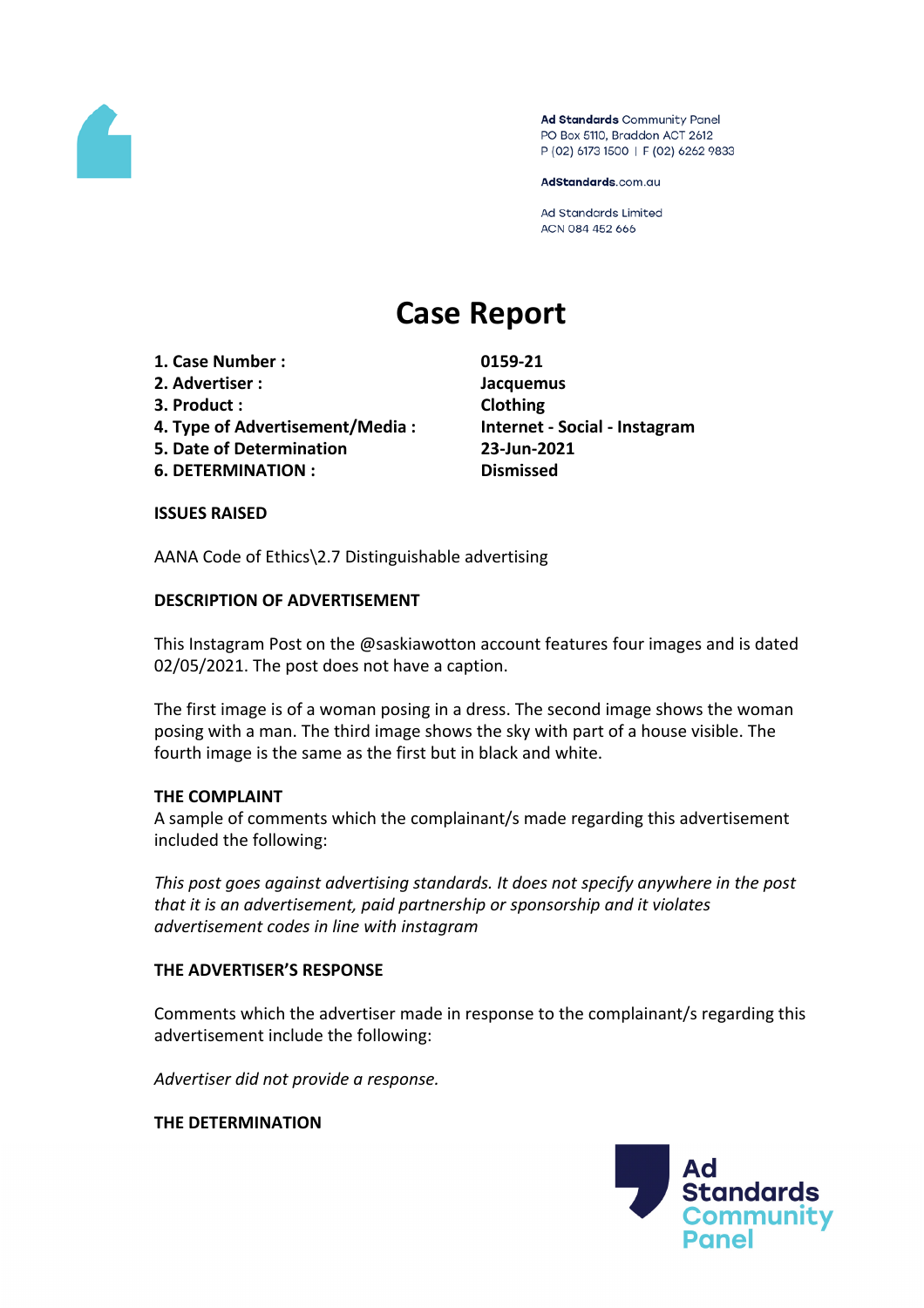

The Ad Standards Community Panel (the Panel) considered whether this advertisement breaches Section 2 of the AANA Code of Ethics (the Code).

The Panel noted the complainant's concern that the Instagram post does not specify that it is an advertisement.

The Panel viewed the post and noted the advertiser had not provided a response.

## *Section 2.7: Advertising or Marketing Communication shall be clearly distinguishable as such.*

## **Does the material constitute an 'advertising or marketing communication'?**

The Panel noted the definition of advertising in the Code. Advertising means: "any advertising, marketing communication or material which is published or broadcast using any Medium or any activity which is undertaken by, or on behalf of an advertiser or marketer,

- over which the advertiser or marketer has a reasonable degree of control, and
- that draws the attention of the public in a manner calculated to promote or oppose directly or indirectly a product, service, person, organisation or line of conduct".

The Panel considered that the post did not have a caption or comments which mention the advertiser. The Panel noted that the advertiser was tagged in the first of four images, however this is not immediately visible to people viewing the advertisement. The Panel noted that a viewer needs to specifically click on the image to view the tagged brand.

The Panel considered that the dress worn by Ms Wotton in the first and fourth image was the main focus of the post, however there was no direct call to action in the post or caption for people to purchase the dress. The Panel noted that the tag in the image was to the advertiser's Instagram page, and was not specifically identifying the product or where to purchase it.

The Panel noted that it is common practice for Instagram users interested in fashion to tag the brands they are wearing in their posts, and that this in itself is not an indication that they had received the product for free, or that they were paid to post about the product.

The Panel noted that Ms Wotton did not have a manager or contact information for product partnerships available in her Instagram bio, and did not appear to regularly engage in paid promotions for brands.

The Panel considered that the post did not clearly identify the advertiser or product in a way which would draw the attention of the public in a manner calculated to promote the brand or product, and that there was no clear indication that the advertiser had any involvement with, or control over, the post.